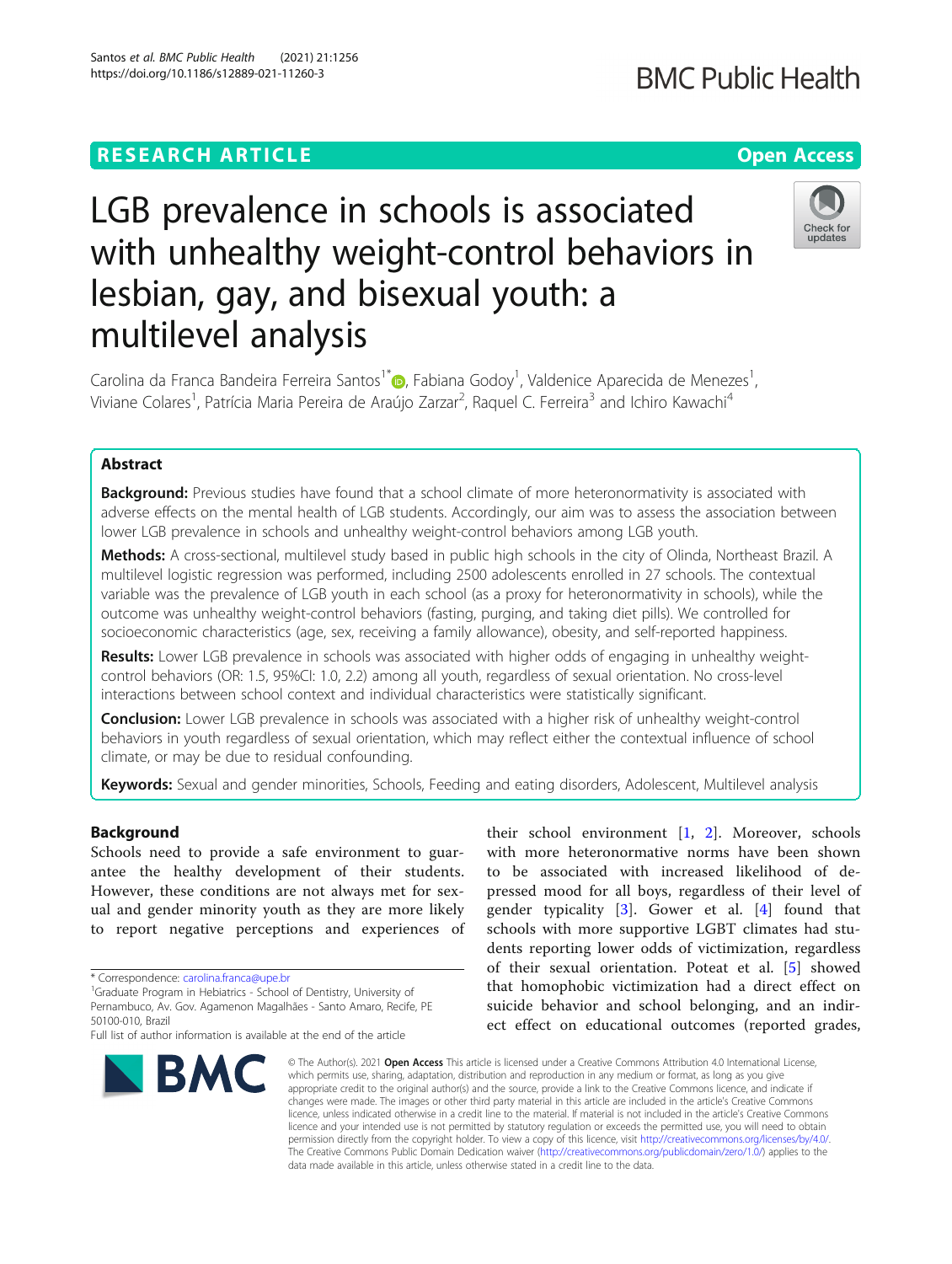truancy, and graduation) for all students, regardless of sexuality. A Brazilian study which examined discrimination against homosexuality found that students who reported experiencing homophobic discrimination evaluated their school experience less positively [[6\]](#page-6-0). In sum, heteronormativity in school is harmful to all students, not just to sexual and gender minorities. According to Johns et al. [\[7](#page-6-0)], there is a need for more school-based research focusing on the health of sexual and gender minority youth utilizing a multi-level framework to consider the influence of school contexts and climate. In the present study, we examined whether lower LGB prevalence (as a measure of school context) is associated with unhealthy weightcontrol behaviors among youth, irrespective of their sexual orientation.

Outwardly, Brazil projects an image of a liberalprogressive country with regard to issues of sexuality, probably because of its famous Carnival and the visibility of gay activists  $[8]$  $[8]$ . Contrary to that popular image, however, Brazil is one of the countries with the highest toll of deaths attributed to homophobic violence [\[9](#page-6-0)], and the numbers in the Northeast of Brazil are among the worst [\[10](#page-6-0)]. Despite advances in LGBT rights during the last few years [[11\]](#page-6-0), it is important to consider that virtually all the progress in Brazilian LGBT legislation was based on judicial fiat instead of legislation proposed at the federal level [\[8](#page-6-0)]. In addition, in the wake of the last presidential election, the Brazilian population is becoming more intolerant. The Inter-American Commission on Human Rights has declared that the life of a gay member of the Brazilian Congress was "at grave risk" and that the state was not doing enough to protect them. Fear has driven some politicians to voluntarily drive themselves into exile [\[12](#page-6-0)]. The Brazilian president and his staff have repeatedly made overt homophobic statements in public [\[13](#page-6-0), [14\]](#page-6-0). This homophobic tendency is already reflected in policies such as the removal of sex education from the Brazilian Education Plan [\[15](#page-6-0)] and a bill proposed by a senator for criminalizing homosexuality in schools [[16\]](#page-6-0).

#### Minority stress and health behaviors

Brazilian adolescents report widespread negative and even violent reactions from their families when they "came out" to reveal their sexual orientation [[17\]](#page-6-0). Minority stress refers to the psychological trauma associated with widespread societal prejudice, i.e. against sexual minorities [\[18](#page-6-0)]. Some Brazilian studies have evaluated minority stress. One study showed that minority stress predicted depressive symptomatology among sexual minority men [\[19](#page-6-0)], while another study demonstrated that the odds ratio for suicide attempts

more than doubled among young Brazilians experiencing sexual stigma [\[20](#page-6-0)].

One mental health consequence of minority stress manifests in the form of eating disorders. Previous studies have demonstrated a higher prevalence of these disorders among sexual and gender minorities [[21,](#page-6-0) [22](#page-6-0)]. According to Mensinger et al. [\[23](#page-6-0)], greater experiences of bullying/abuse are more prevalent in sexual and gender minorities and probably explain more severe eating disorders symptoms in this group compared to cisgender heterosexuals.

To our knowledge, the school climate regarding hostility was not studied relating to sexual minorities and weight control behaviors. We hypothesized that strongly heteronormative school contexts (i.e. lower prevalence/ visibility of sexual minority youth) are associated with more unhealthy weight control behaviors for all students, regardless of their sexual orientation. For heterosexual youth, we hypothesize that masculine and feminine body ideals transmitted by society (i.e. through advertising and social media) are more likely to prevail in strongly heteronormative school contexts, and that pressure to conform to these ideals will result in higher prevalence of unhealthy weight control behaviors.

For sexual minority youth, we hypothesize that more strongly heteronormative school contexts lead to more discrimination against sexual minorities, resulting in higher minority stress, and unhealthy coping responses (in the form of unhealthy weight control behaviors). Hence, our hypothesis is that strongly heteronormative schools will result in unhealthy weight control behaviors for both heterosexual youth and sexual minority youth.

In the present study we sought to examine the association between heteronormativity (as proxied by the prevalence of LGB youth in schools) and unhealthy weight-control behaviors among sexual minority youth.

#### **Methods**

This is a cross-sectional study performed in Olinda in the state of Pernambuco, Brazil. Olinda had a population of 390,000 residents and 33 state public high schools in 2018.

The data were collected from February to June 2018 in 87% ( $n = 27$ ) of all state public high schools with daytime classes (31 schools), which agreed to take part in the study. The two schools offering only night classes were not invited. The response rate of all invited students enrolled in the 27 schools was 37.2% (2700). Almost all the classrooms (91%) in the involved schools participated in our data collection.

The Informed Consent Form (ICF) was signed by the parents/guardians of all participants under 18-years-old, while children also provided written assent. Participants over 18-years of age consented by themselves. This study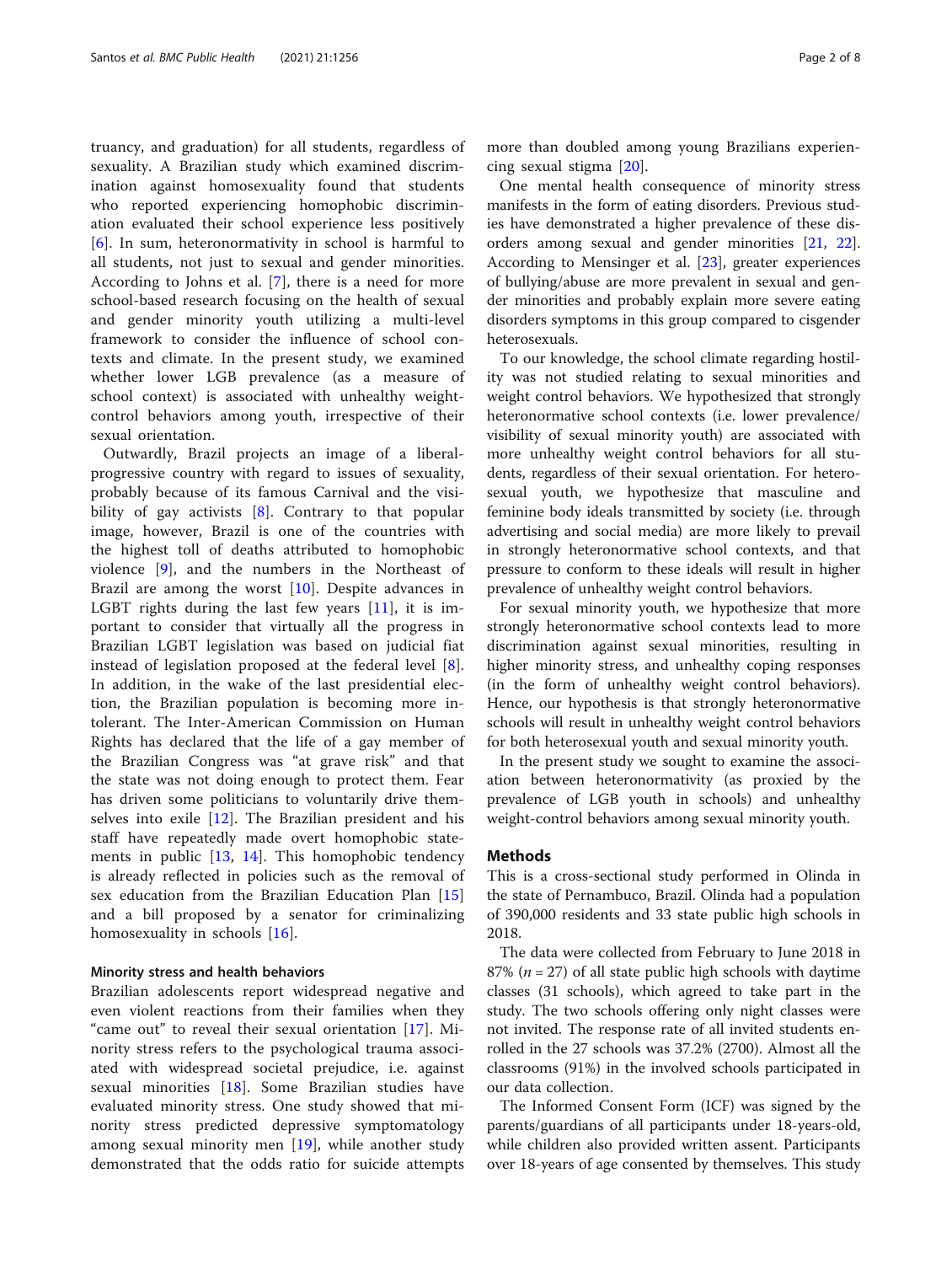was approved by the Ethics Committee of the University of Pernambuco (No. 2.361.780).

Four trained and calibrated examiners measured body weight and height with strong inter-rater reliability for height (kappa 0.99). A portable stadiometer (Sanny®) and a self-zeroing digital scale (CAMRY) with a maximum capacity of 150 kg were used to measure height and body weight, respectively. The participants were weighed barefoot wearing socks and light clothing.

The sociodemographic and health behavior modules were adapted from the U.S. Youth Risk Behavior Survey (YRBS) questionnaire [[24\]](#page-6-0). The student's sociodemographic situation was assessed by their age, sex, and whether they received a family allowance. The family allowance is given in Brazil to poor families and extremely poor families with per-capita monthly incomes below \$170 BRL (~\$45 USD) or \$85 BRL (~\$23 USD), respectively.

The survey also asked whether the students had experienced victimization, whether they were actively trying to lose weight, as well as self-perception of happiness (In general, how do you feel in your actual life?) on a 5 point Likert scale (1 "totally unhappy" 2 "not happy" 3 "happy" 4 "very happy" 5 "totally happy").

Victimization was based on at least one positive answer for these three questions: (1. During the past 12 months, have you ever been bullied on school property? - answer choices: 1 "yes" 2 "no"; 2. During the past 12 months, have you ever been electronically bullied? (Count being bullied through texting, Instagram, Facebook, WhatsApp or other social media.) - answer choices: 1 "yes" 2 "no"; 3. During the past 12 months, how many times has someone threatened or injured you with a weapon such as a gun, knife, or club on school property?) - answer choices: 1 "0 times" 2 "1 time" 3 "2 or 3 times" 4 "4 or 5 times" 5 "6 or 7 times" 6 "8 or 9 times" 7 "10 or 11 times" 8 "12 or more times". Trying to lose weight was based in the question "Which of the following are you trying to do about your weight?", with responses categorized as: trying to gain weight, stay the same weight or I am not trying to do anything about my weight, and trying to lose weight. Weight categories were based on cutoff z scores recommended by the WHO: underweight (< -2), normal weight ( $\ge$  -2 and < +1), overweight  $(\ge +1 \text{ and } \le +2)$ , obese  $(\ge +2)$  [[25\]](#page-6-0).

The LGB variable was derived from adolescents who reported having sexual intercourse with a partner of the same sex or with partners of both sexes in line with Kim et al. [\[26](#page-6-0)], and Parkes et al. [[27\]](#page-7-0)

Our contextual variable of interest was LGB prevalence in each school as a proxy of LGB visibility in line with VanKim et al. [[28](#page-7-0)]. The variable was dichotomized into lower LGB prevalence  $( \leq 3.01\%)$  vs middle-lower,

middle-higher, and higher LGB prevalence (> 3.01%), where the cut-off was made at the 25th percentile.

The outcome variable was unhealthy weight-control behaviors created by combining the following three behaviors: fasting, purging, and using diet pills.

Data analysis was carried out using STATA/IC version 15.1 software program. We performed a sequence of multilevel logistic regressions (with random intercept) for the outcome of unhealthy weight-control behaviors (fasting, purging, or using diet pills). The empty model included only the dependent variable (Model 1). The second model included only the contextual variable (Model 2), and the third model included only individual variables. In the final model, we combined the individual and contextual variables (Model 4). The cross-level interaction between the contextual variable (LGB prevalence) and the individual variables (LGB and sex) were also tested. Some individual variables such as obesity, trying to lose weight, victimization, and self-perception of unhappiness were controlled for attenuates the association between LGB & unhealthy weight-control behaviors.

We used the proportional change in variance (PCV) to assess changes in the random intercept term. In other words, the PCV represents the proportional change in the area level variance compared to the empty model (Model 1) [[29\]](#page-7-0). We also used the Median Odds Ratio (MOR) to quantify the variation between clusters in each sequence of models [[30\]](#page-7-0). When the MOR equals 1.0, it means that there is no heterogeneity between the analyzed contexts. We also tested the fitted multilevel logistic regression model using the Deviance (2 Res loglikelihood).

#### Results

A total of 2500 students filled out the questionnaires out of the 2700 adolescents (and parents) who consented to participate in this study (92.6% rate response). The reasons for missing data in the survey were adolescents who did not allow anthropometric measurements ( $n =$ 53) or did not answer most of the questionnaire (the number is specific for each variable). More participants were female (55.9%), older young (74.7%), and not receiving a family allowance (54.5%) (Table [1](#page-3-0)).

We found associations at the individual level in the expected directions, such as higher reports of unhealthy weight control behaviors among LGB youth (OR: 1.9, 95%CI, 1.1–3.2), as well as adolescents reporting victimization (OR: 1.6, 95%CI, 1.1–2.4). Over and above these individual associations, the contextual environment of lower LGB prevalence was also significantly associated with unhealthy weight-control behaviors (OR: 1.5, 95%CI, 1.0–2.2) (Table [2](#page-4-0)). However, when we tested cross-level interactions between school context and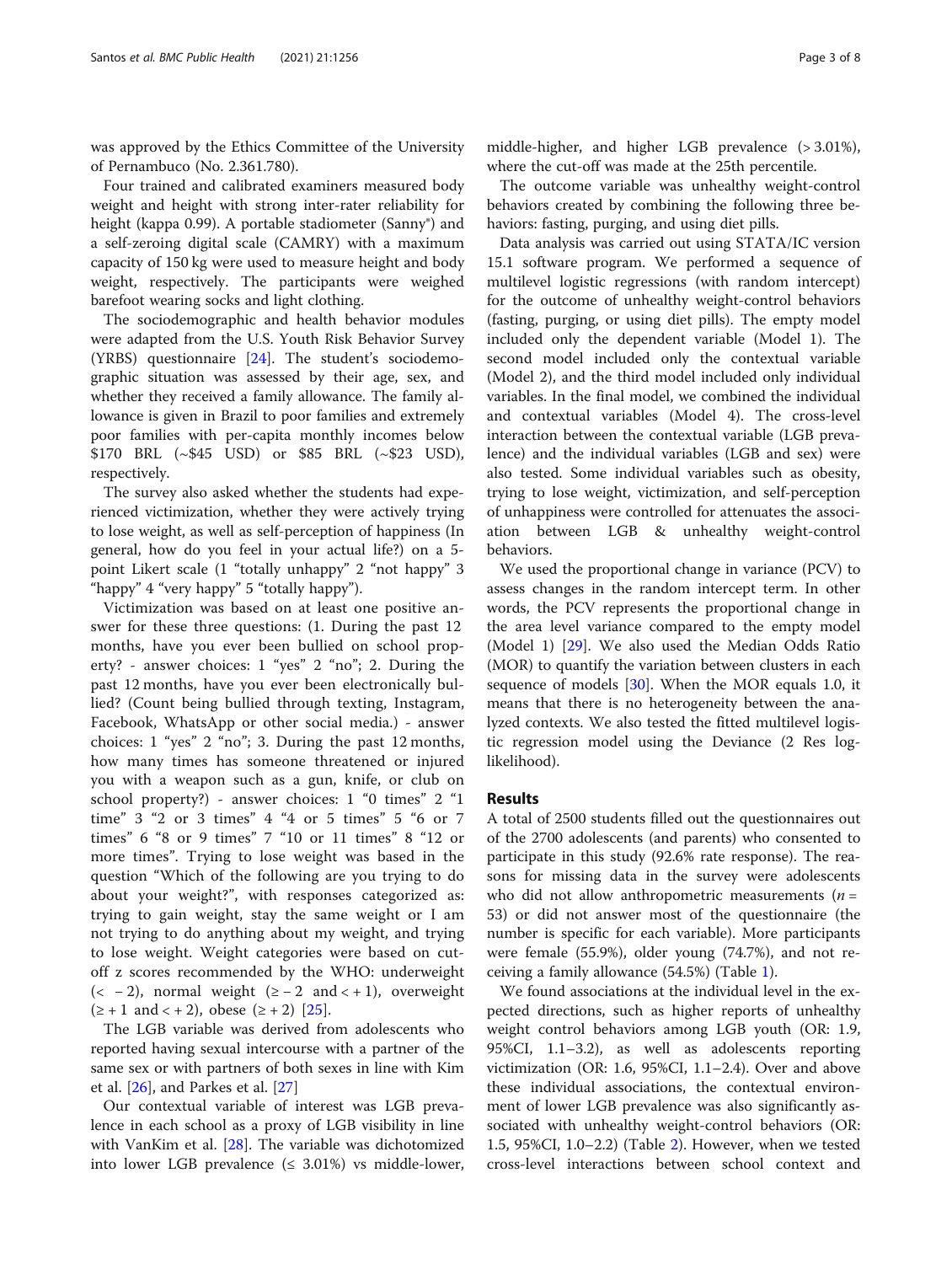#### <span id="page-3-0"></span>Table 1 Sample characteristics

| Variables                                                              | N (%)       |
|------------------------------------------------------------------------|-------------|
| Age                                                                    | (N 2482)    |
| 14-15 yrs                                                              | 628 (25.3)  |
| 16-19 yrs.                                                             | 1854 (74.7) |
| Gender                                                                 | (N 2438)    |
| Male                                                                   | 1076 (44.1) |
| Female                                                                 | 1362 (55.9) |
| Family allowance <sup>a</sup>                                          | (N 2421)    |
| No                                                                     | 1320 (54.5) |
| Yes                                                                    | 1101 (45.5) |
| LGB <sup>b</sup>                                                       | (N 1194)    |
| No                                                                     | 1066 (89.3) |
| Yes                                                                    | 128 (10.7)  |
| Victimization <sup>c</sup>                                             | (N 2498)    |
| No                                                                     | 1870 (74.9) |
| Yes                                                                    | 628 (25.1)  |
| Self-perception of happiness                                           | (N 2465)    |
| Fully happy/very happy/happy                                           | 2034 (82.5) |
| Fully unhappy/not happy                                                | 431 (17.5)  |
| Trying to lose weight                                                  | (N 2447)    |
| No (gain weight, stay the same weight, or doing anything about weight) | 1558 (63.7) |
| Yes (lose weight)                                                      | 889 (36.3)  |
| Obese                                                                  | (N 2013)    |
| No (underweight, normal weight, and overweight)                        | 1774 (88.1) |
| Yes                                                                    | 239 (11.9)  |
| Fasting                                                                | (N 2423)    |
| No                                                                     | 2097 (86.6) |
| Yes                                                                    | 326 (13.5)  |
| Using diet pills                                                       | (N 2424)    |
| No                                                                     | 2295 (94.7) |
| Yes                                                                    | 129 (5.3)   |
| Purging                                                                | (N 2412)    |
| No                                                                     | 2315 (96.0) |
| Yes                                                                    | 97 (4.0)    |
| Unhealthy weight-control<br>(fasting, using diet pills or purging)     | (N 2385)    |
| No                                                                     | 1957 (82.0) |
| Yes                                                                    | 428 (18.0)  |
| LGB prevalence in school (contextual variable)                         | (N 2500)    |
| Lower quartile (1.75-3.01%)                                            | 694 (27.76) |
| Middle-lower quartile (3.03-4.11%)                                     | 674 (26.96) |
| Middle-higher quartile (4.35-5.88%)                                    | 548 (21.92) |
| Higher quartile (6.25-14.81%)                                          | 584 (23.36) |

<sup>a</sup> family allowance is given in Brazil to poor families and extremely poor families with per-capita monthly incomes below \$170 BRL (~\$45 USD) or \$85 BRL (~\$23<br>USD), respectively. The participants answered yes (receive) or

property?; 2. During the past 12 months, have you ever been electronically bullied? (Count being the past 12 months, have you ever been bullied on school property?; 2. During the past 12 months, have you ever been electron social media.); 3. During the past 12 months, how many times has someone threatened or injured you with a weapon such as a gun, knife, or club on school property?)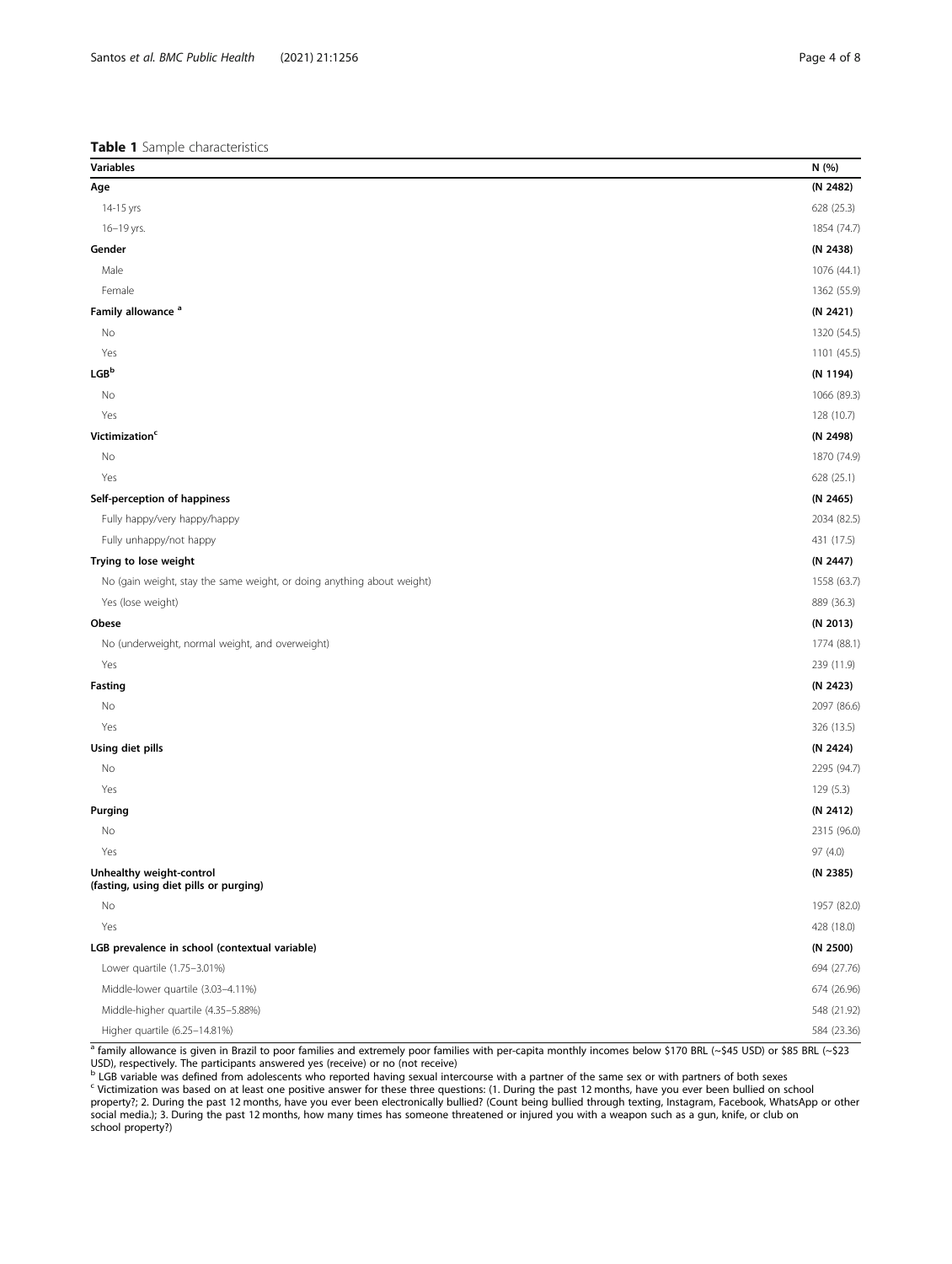|                                                                                                                                      |                   | <b>TWATE</b> Environment adjustment for EGD prevaience in seriour and annicating vicigint control (lasting, asing arct plits of parging) |                                                                |                                                                                                               |                                                                             |                                                                                                                                     |                                                                                                                   |
|--------------------------------------------------------------------------------------------------------------------------------------|-------------------|------------------------------------------------------------------------------------------------------------------------------------------|----------------------------------------------------------------|---------------------------------------------------------------------------------------------------------------|-----------------------------------------------------------------------------|-------------------------------------------------------------------------------------------------------------------------------------|-------------------------------------------------------------------------------------------------------------------|
| <b>Parameters</b>                                                                                                                    | Empty             | Random<br>model (Model 1) intercept, fixed effects intercept,<br>contextual<br>variable<br>(Model 2)                                     | Random<br>fixed effects<br>individual<br>variable<br>(Model 3) | Random<br>intercept, fixed fixed effects<br>effects<br>(individual +<br>contextual<br>variables)<br>(Model 4) | $(individual +$<br>contextual<br>variables +<br>Interactions)<br>(Model 5a) | Random intercept, Random intercept,<br>fixed effects<br>$(individual +$<br>contextual<br>variables +<br>Interactions)<br>(Model 5b) | Random intercept,<br>fixed effects<br>(individual $+$<br>contextual<br>variables +<br>Interactions)<br>(Model 5c) |
| Fixed part                                                                                                                           |                   |                                                                                                                                          |                                                                |                                                                                                               |                                                                             |                                                                                                                                     |                                                                                                                   |
| Individual factors                                                                                                                   |                   |                                                                                                                                          |                                                                |                                                                                                               |                                                                             |                                                                                                                                     |                                                                                                                   |
| Constant                                                                                                                             | $0.2***[0.2,0.3]$ | $0.2***[0.2,0.3]$                                                                                                                        |                                                                | $0.0***[0.0,0.1]$ $0.0***[0.0,0.1]$                                                                           | $0.0***[0.0,0.1]$                                                           | $0.0***[0.0,0.1]$                                                                                                                   | $0.0***[0.0,0.1]$                                                                                                 |
| Age(16-19 vs. 14-<br>15)                                                                                                             |                   |                                                                                                                                          | 1.8[1.0,3.4]                                                   | 1.8[1.0,3.4]                                                                                                  | 1.8[1.0,3.3]                                                                | 1.8[1.0,3.3]                                                                                                                        | 1.8[1.0,3.3]                                                                                                      |
| Gender (female vs.<br>male)                                                                                                          |                   |                                                                                                                                          | $1.7***$ [1.2,2.4]                                             | $1.7***$ [1.2,2.5]                                                                                            | $1.7*[1.2,2.5]$                                                             | $1.8*[1.2,2.9]$                                                                                                                     | $1.9*[1.1,3.1]$                                                                                                   |
| Family allowance<br>(yes vs. no)                                                                                                     |                   |                                                                                                                                          | 1.2[0.8, 1.7]                                                  | 1.2[0.8, 1.7]                                                                                                 | 1.2[0.8, 1.7]                                                               | 1.2[0.8, 1.7]                                                                                                                       | 1.2[0.8, 1.7]                                                                                                     |
| LGB (yes vs. no)                                                                                                                     |                   |                                                                                                                                          | $1.7*[1.0,2.9]$                                                | $1.9*[1.1,3.2]$                                                                                               | $1.8*[1.0,3.2]$                                                             | $1.9*[1.1,3.2]$                                                                                                                     | 1.9[0.8,4.6]                                                                                                      |
| Obese (yes vs<br>normal/<br>underweight)                                                                                             |                   |                                                                                                                                          | $2.1***[1.2,3.5]$                                              | $2.1***[1.2,3.5]$                                                                                             | $2.1***$ [1.2,3.5]                                                          | $2.1***[1.2,3.5]$                                                                                                                   | $2.1***[1.3,3.6]$                                                                                                 |
| Trying to lose<br>weight (yes vs. no)                                                                                                |                   |                                                                                                                                          |                                                                | $2.4***[1.6,3.7]$ $2.4***[1.6,3.7]$                                                                           | $2.4***$ [1.6,3.7]                                                          | $2.4***[1.6,3.7]$                                                                                                                   | $2.5***[1.6,3.9]$                                                                                                 |
| Victimization (yes<br>vs. no)                                                                                                        |                   |                                                                                                                                          | $1.6*[1.1,2.4]$                                                | $1.6*[1.1,2.4]$                                                                                               | $1.6*[1.1,2.4]$                                                             | $1.6*[1.1,2.4]$                                                                                                                     | $1.6*[1.1,2.4]$                                                                                                   |
| Self-perception of<br>unhappiness (Fully<br>unhappy/not<br>happy vs Fully<br>happy/very<br>happy/happy)                              |                   |                                                                                                                                          | $1.8**$ [1.2,2.8]                                              | $1.8*[1.1,2.7]$                                                                                               | $1.8*[1.1,2.7]$                                                             | $1.8***[1.1,2.7]$                                                                                                                   | $1.7*[1.1,2.7]$                                                                                                   |
| Cross-level interactions                                                                                                             |                   |                                                                                                                                          |                                                                |                                                                                                               |                                                                             |                                                                                                                                     |                                                                                                                   |
| LGB prevalence in<br>school (lower<br>quartile)<br>(level2)##LGB (yes<br>vs. no) (level1)                                            |                   |                                                                                                                                          |                                                                |                                                                                                               | 1.2[0.3, 4.8]                                                               |                                                                                                                                     | 3.8[0.6,23.7]                                                                                                     |
| LGB prevalence in<br>school (lower<br>quartile) (level2)<br>## Gender<br>(female) (level1)                                           |                   |                                                                                                                                          |                                                                |                                                                                                               |                                                                             | 0.8[0.4, 1.8]                                                                                                                       | 1.0[0.4, 2.2]                                                                                                     |
| LGB prevalence in<br>school (lower<br>quartile)<br>(level2)##LGB (yes<br>vs. no) (level1))##<br>Gender (female vs.<br>male) (level1) |                   |                                                                                                                                          |                                                                |                                                                                                               |                                                                             |                                                                                                                                     | 0.0[0.0, 1.0]                                                                                                     |
| LGB (yes vs. no)<br>(level1))## Gender<br>(female vs. male)<br>(level1)                                                              |                   |                                                                                                                                          |                                                                |                                                                                                               |                                                                             |                                                                                                                                     | $0.9$ [0.3,2.8]                                                                                                   |
| Contextual factors (School level)                                                                                                    |                   |                                                                                                                                          |                                                                |                                                                                                               |                                                                             |                                                                                                                                     |                                                                                                                   |
| LGB prevalence in<br>school (lower vs.<br>middle-lower,<br>middle-higher,<br>and higher<br>quartile)                                 |                   | 1.0[0.8, 1.4]                                                                                                                            |                                                                | $1.5*[1.0,2.2]$                                                                                               | 1.5[1.0,2.2]                                                                | 1.7[1.0,3.0]                                                                                                                        | 1.5[0.8, 2.9]                                                                                                     |
| Random part                                                                                                                          |                   |                                                                                                                                          |                                                                |                                                                                                               |                                                                             |                                                                                                                                     |                                                                                                                   |
| Area level variance<br>(Random<br>intercept)                                                                                         | 0.2[0.1, 0.4]     | 0.2[0.1, 0.4]                                                                                                                            | 0.2[0.0, 2.1]                                                  | $7.2e-1[0,]$                                                                                                  | 5.83e-06[0,.]                                                               | 6.27e-06[0,.]                                                                                                                       | 3.72e-07[0,.]                                                                                                     |
| PCV&                                                                                                                                 |                   | $-0%$                                                                                                                                    | $-26.0%$                                                       | $-99.9%$                                                                                                      | $-99.9%$                                                                    | $-99.9%$                                                                                                                            | $-99.9%$                                                                                                          |

Median Odds Ratio MOR = 1.3 MOR = 1.3 MOR = 1.2 MOR = 1.0 MOR = 1.0 MOR = 1.0 MOR = 1.0

## <span id="page-4-0"></span>Table 2 Multilevel adjustment for LGB prevalence in school and unhealthy weight-control (fasting, using diet pills or purging)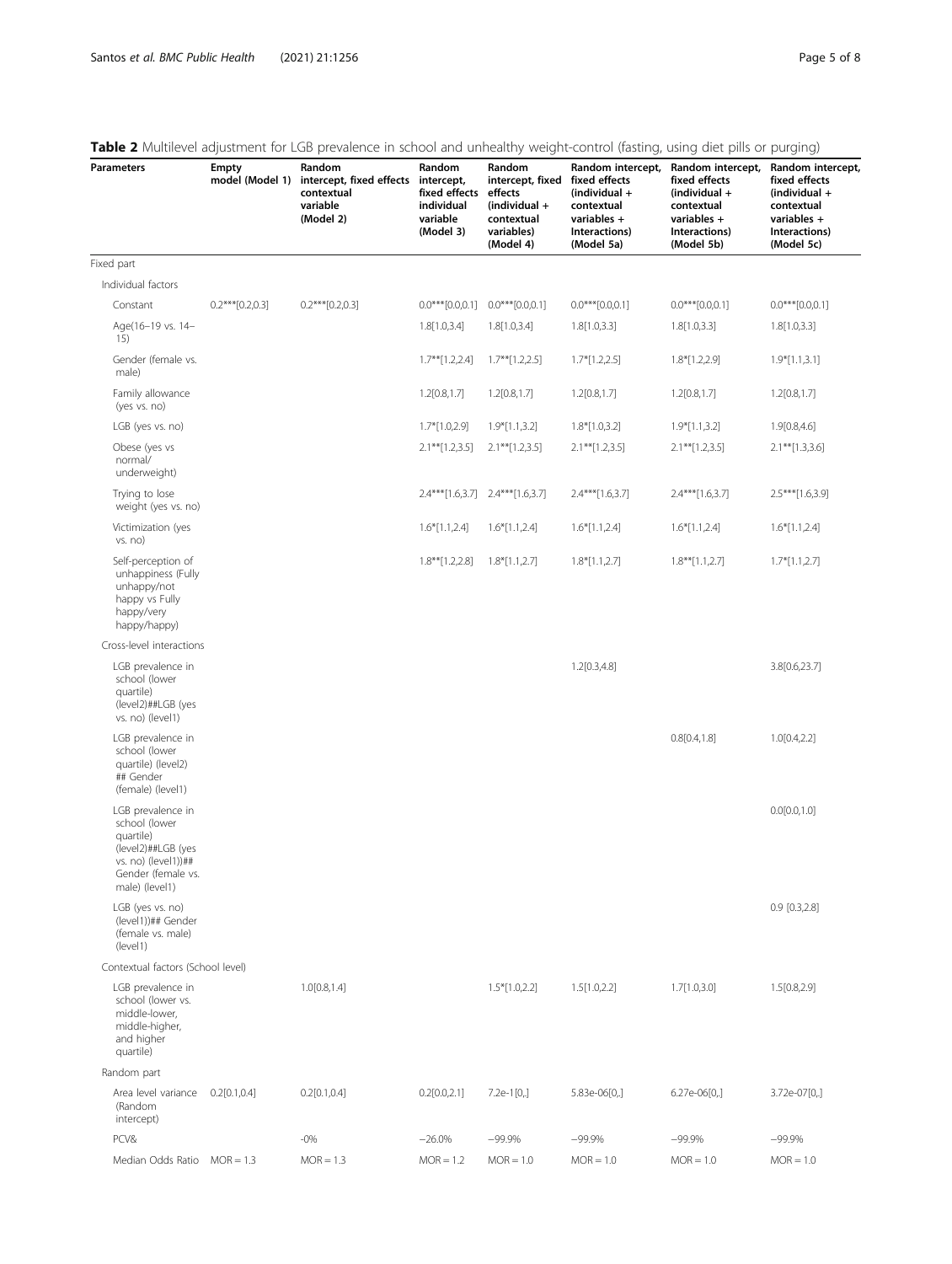| <b>Parameters</b>           | Empty<br>model (Model 1) | Random<br>intercept, fixed effects<br>contextual<br>variable<br>(Model 2) | Random<br>intercept,<br>fixed effects<br>individual<br>variable<br>(Model 3) | <b>Random</b><br>intercept, fixed<br>effects<br>$(individual +$<br>contextual<br>variables)<br>(Model 4) | Random intercept,<br>fixed effects<br>$(individual +$<br>contextual<br>variables $+$<br>Interactions)<br>(Model 5a) | Random intercept,<br>fixed effects<br>$(individual +$<br>contextual<br>variables $+$<br>Interactions)<br>(Model 5b) | Random intercept,<br>fixed effects<br>$(individual +$<br>contextual<br>variables $+$<br>Interactions)<br>(Model 5c) |
|-----------------------------|--------------------------|---------------------------------------------------------------------------|------------------------------------------------------------------------------|----------------------------------------------------------------------------------------------------------|---------------------------------------------------------------------------------------------------------------------|---------------------------------------------------------------------------------------------------------------------|---------------------------------------------------------------------------------------------------------------------|
| 2 Res log-likelihood 2238.1 |                          | 2238.1                                                                    | 755.8***                                                                     | 751 9***                                                                                                 | 751.8                                                                                                               | 751.6                                                                                                               | 746.1                                                                                                               |
| Observations                | 2385                     | 2385                                                                      | 883                                                                          | 883                                                                                                      | 883                                                                                                                 | 883                                                                                                                 | 883                                                                                                                 |

Table 2 Multilevel adjustment for LGB prevalence in school and unhealthy weight-control (fasting, using diet pills or purging) (Continued)

\*  $p < 0.05$ , \*\*  $p < 0.01$ , \*\*\*  $p < 0.001$ 

individual characteristics, they were not statistically significant (Model 5c, Table [2](#page-4-0)): LGB prevalence x LGB status (OR: 3.8, 95% CI, 0.6–23.7), LGB prevalence x sex (OR: 1.0, 95% CI, 0.4–2.2), or LGB prevalence x LGB adolescent x sex (OR: 0.0, 95% CI, 0.0–1.0). In other words, lower LGB prevalence in schools was associated with higher odds of unhealthy weight control behaviors among both LBG and heterosexual youth.

### **Discussion**

Our findings did not support our initial hypothesis that we would find higher unhealthy weight-control behaviors among LGB youth attending public schools with lower LGB prevalence. Instead, we found that schools at middle-lower, middle-higher, and higher quartile of LGB prevalence protect all students, regardless of their sexual orientation.

At the individual level, LGB youth were significantly more likely to report unhealthy weight-control behaviors, which is in line with Lucassen et al. [\[31\]](#page-7-0) Regarding the interaction between LGB x sex at the individual level, LGB boys were not significantly more likely to engage in unhealthy weight-control, although the direction of association was in the expected direction, in line with Hadland et al. [\[32\]](#page-7-0)

However, the bigger picture from our study is that the lower LGB prevalence is correlated with unhealthy weight-control behaviors in all students. One reason for this is because heteronormal schools are more likely to transmit "toxic" gender norms for both heterosexual youth and LGB youth, which is consistent with previous studies [\[3](#page-6-0), [4\]](#page-6-0). For heterosexual youth, these schools lead to unhealthy weight control behavior because boys & girls are pressured to conform to distorted ideal body types popularized by marketing & media (i.e. girls are expected to be thin & boys are expected to be trim)  $[33]$  $[33]$ . For LGB youth, the same schools are unhealthy because of bullying and minority stress. In other words, these schools are "lose-lose" for everyone.

Our findings suggest that addressing LGB prejudice in the Brazilians school context could promote positive health outcomes among adolescent students [[34](#page-7-0)]. Other studies indicate that one of the first steps for creating a safe and supportive school climate is to reinstate sexual education in the curriculum [[35](#page-7-0)]. Other examples of actions that improve school climate include presentation of LGB films [\[36](#page-7-0)], the presence of Gay-Straight Student Alliances in the school [\[37\]](#page-7-0), and training for school staff to support sexual and gender minority students [[4\]](#page-6-0). According to Gower et al. [[4](#page-6-0)], schools that implemented more of the practices experienced lower victimization rates among their students, regardless of the sexual orientation of the students.

A limitation of our study is that the survey did not explicitly inquire about bullying specifically based on sexual orientation. Nor did we assess aspects of minority stress related to sexual orientation such as negative internalized stigma, discrimination related to sexual orientation, and acceptance by the family. Our survey also did not specifically inquire about sexual identity or attraction. The true LGB population was probably underestimated in our sample, since it was only defined by adolescents who reported having sexual intercourse with a same-sex partner, and did not count adolescents who were sexually inactive. In addition, our results may not be externally generalizable to other regions and areas in Brazil. Finally, we did not directly assess LGB-supportive climate in the schools; instead we used a proxy for LGB visibility evaluated by the prevalence of LGB students in schools.

#### Conclusion

Our findings show that lower LGB prevalence in schools is associated with unhealthy weight-control behaviors regardless of sexual orientation. Further studies are needed to corroborate our findings, and improve on the limitations of our study, particularly the operationalization of school climate vis-a-vis sexual and gender minority students. In addition, the association may be due to residual confounding by other unobserved school characteristics, so that a more comprehensive assessment of school climate is warranted.

#### Abbreviation

LGB: Lesbian, Gay, and Bisexual youth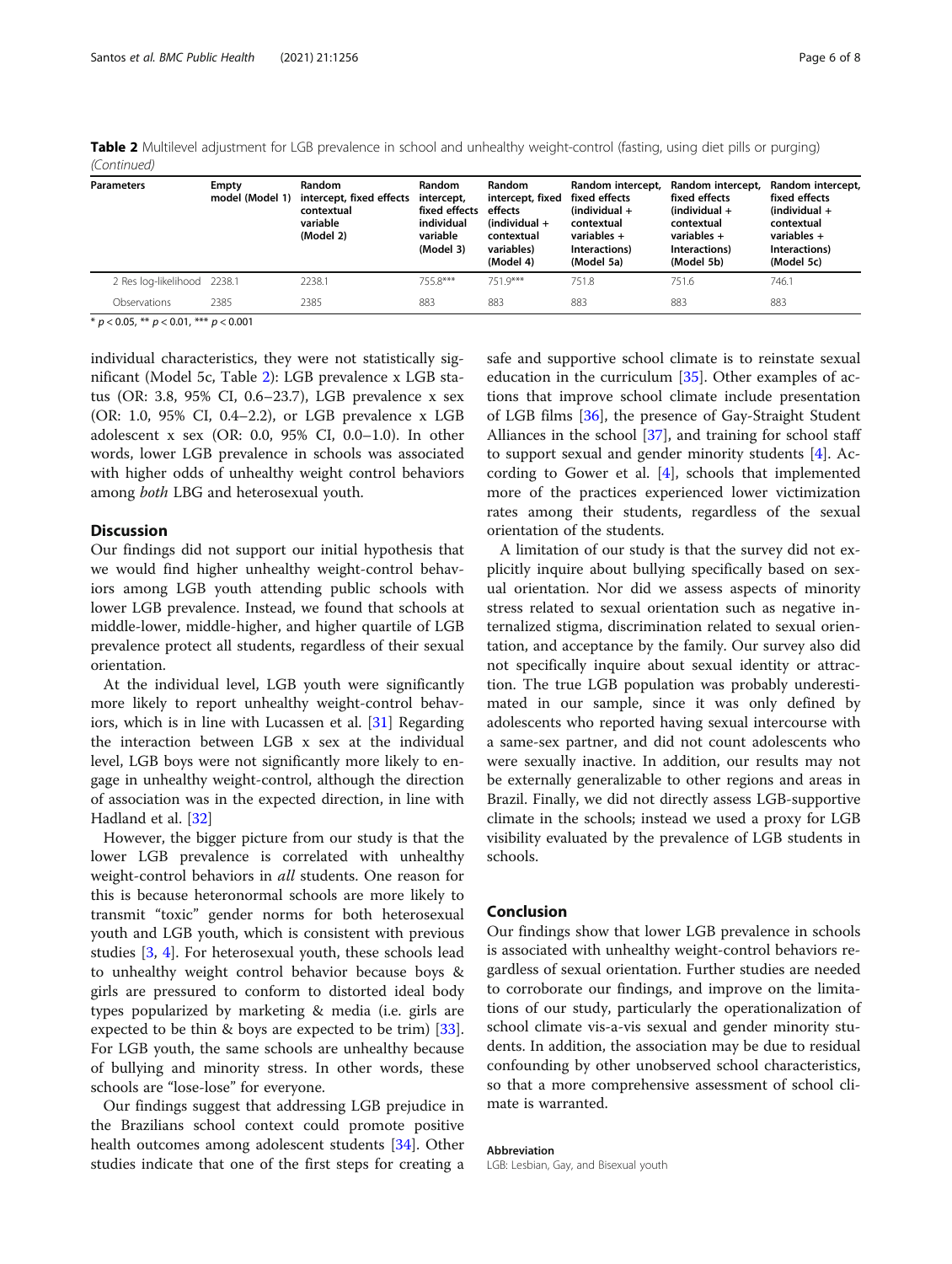#### <span id="page-6-0"></span>Acknowledgements

The authors wish to thank all the high school students who participated in this study and the Society for Epidemiologic Research for the opportunity to present this work at the 2020 Annual Meeting.

#### Authors' contributions

CFBFS, FG, VAM, VC were responsible for the conception and design, and acquisition of data. CBFBFS and IK were responsible for data analysis interpretation and drafting of the manuscript. RCF, PMPAZ, IK were responsible for revising it critically for valuable intellectual content. All authors read and approved the final manuscript.

#### Funding

The authors declare that they received no financial support for this research.

#### Availability of data and materials

The datasets used and analyzed during the current study are available from the corresponding author on reasonable request.

#### **Declarations**

#### Ethics approval and consent to participate

All study procedures were approved before start by the Ethics Committee of University of Pernambuco (N. 2.361.780). All participants under 18-year-old provided written assent, while written consent was obtained from their parents/guardians. Youth over 18 years old consented by themselves through a signing of the Inform Consent Form.

#### Consent for publication

Not applicable.

#### Competing interests

The authors declare that they have no competing interests.

#### Author details

<sup>1</sup>Graduate Program in Hebiatrics - School of Dentistry, University of Pernambuco, Av. Gov. Agamenon Magalhães - Santo Amaro, Recife, PE 50100-010, Brazil. <sup>2</sup> Pediatric Dentistry and Orthodontics, School of Dentistry, Federal University of Minas Gerais, R. Prof. Moacir Gomes de Freitas, 688 - Pampulha, Belo Horizonte, MG 31270-901, Brazil. <sup>3</sup>Social and Preventive Dentistry, School of Dentistry, Federal University of Minas Gerais, R. Prof. Moacir Gomes de Freitas, 688 - Pampulha, Belo Horizonte, MG 31270-901, Brazil. <sup>4</sup>Social and Behavioral Sciences, Harvard T.H. Chan School of Public Health, 677 Huntington Ave, Boston, MA 02115, USA.

#### Received: 13 August 2020 Accepted: 10 June 2021 Published online: 29 June 2021

#### References

- 1. Rose ID, Sheremenko G, Rasberry CN, Lesesne CA, Adkins SNH. Sex differences in school safety and bullying experiences among sexual minority youth. J Sch Nurs. 2018;34(4):301–9. [https://doi.org/10.1177/105984](https://doi.org/10.1177/1059840518762536) [0518762536.](https://doi.org/10.1177/1059840518762536)
- 2. Mooij T. School indicators of violence experienced and feeling unsafe of Dutch LGB versus non-LGB secondary students and staff, 2006-2010. J Interpers Violence. 2016;31(20):3413–42. [https://doi.org/10.1177/088626051](https://doi.org/10.1177/0886260515585527) [5585527.](https://doi.org/10.1177/0886260515585527)
- 3. Smith DS, Schacter HL, Enders C, Juvonen J. Gender norm salience across middle schools: contextual variations in associations between gender typicality and socioemotional distress. J Youth Adolesc. 2018;47(5):947–60. <https://doi.org/10.1007/s10964-017-0732-2>.
- 4. Gower AL, Forster M, Gloppen K, Johnson AZ, Eisenberg ME, Connett JE, et al. School practices to Foster LGBT-supportive climate: associations with adolescent bullying involvement. Prev Sci. 2018;19(6):813–21. [https://doi.](https://doi.org/10.1007/s11121-017-0847-4) [org/10.1007/s11121-017-0847-4](https://doi.org/10.1007/s11121-017-0847-4).
- Poteat VP, Mereish EH, DiGiovanni CD, Koenig BW. The effects of general and homophobic victimization on adolescents' psychosocial and educational concerns: the importance of intersecting identities and parent support. J Couns Psychol. 2011;58(4):597–609. [https://doi.org/10.1037/a002](https://doi.org/10.1037/a0025095) [5095](https://doi.org/10.1037/a0025095).
- 7. Johns MM, Poteat VP, Horn SS, Kosciw J. Strengthening our schools to promote resilience and health among LGBTQ youth: emerging evidence and research priorities from the state of LGBTQ youth health and wellbeing symposium. LGBT Health. 2019;6(4):146–55. [https://doi.org/10.1089/lgbt.2018.0109.](https://doi.org/10.1089/lgbt.2018.0109)
- 8. Encarnación OG. A Latin American puzzle: gay rights landscapes in Argentina and Brazil. Hum Rights Q. 2018;40(1):194–218. [https://doi.org/1](https://doi.org/10.1353/hrq.2018.0007) [0.1353/hrq.2018.0007.](https://doi.org/10.1353/hrq.2018.0007)
- 9. GGB, Bahia GGd. Relatório parcial por ocasião do Dia Internacional Contra a Homofobia. Mortes de LGBT+ do Brasil (janeiro a 15 maio de 2019) Quem a homofobia matou hoje 2019. Available from: [https://homofobiamata.files.](https://homofobiamata.files.wordpress.com/2019/05/relatc3b3rio-ggb-parcial-2019.pdf) [wordpress.com/2019/05/relatc3b3rio-ggb-parcial-2019.pdf.](https://homofobiamata.files.wordpress.com/2019/05/relatc3b3rio-ggb-parcial-2019.pdf)
- 10. Benevides BG, Nogueira Dossiê SNB. Assassinatos e violência contra travestis e transexuais no Brasil em 2018. 2019.
- 11. Irineu BA. 10 years of Brasil without homophobia program: critical notes. Temporais. 2014;28:193–220.
- 12. Vivanco JM. A voice for LGBT rights silenced in Brazil: congressman Wyllys quits over fears for his life. 2019. Available from: [https://www.hrw.org/](https://www.hrw.org/news/2019/01/24/voice-lgbt-rights-silenced-brazil) [news/2019/01/24/voice-lgbt-rights-silenced-brazil](https://www.hrw.org/news/2019/01/24/voice-lgbt-rights-silenced-brazil).
- 13. Faiola A, Lopes M. The Americas: LGBT rights threatened in Brazil under new far-right president. 2019. Available from: [https://www.washingtonpost.](https://www.washingtonpost.com/world/the_americas/lgbt-rights-under-attack-in-brazil-under-new-far-right-president/2019/02/17/b24e1dcc-1b28-11e9-b8e6-567190c2fd08_story.html) [com/world/the\\_americas/lgbt-rights-under-attack-in-brazil-under-new-far](https://www.washingtonpost.com/world/the_americas/lgbt-rights-under-attack-in-brazil-under-new-far-right-president/2019/02/17/b24e1dcc-1b28-11e9-b8e6-567190c2fd08_story.html)[right-president/2019/02/17/b24e1dcc-1b28-11e9-b8e6-567190c2fd08\\_story.](https://www.washingtonpost.com/world/the_americas/lgbt-rights-under-attack-in-brazil-under-new-far-right-president/2019/02/17/b24e1dcc-1b28-11e9-b8e6-567190c2fd08_story.html) [html.](https://www.washingtonpost.com/world/the_americas/lgbt-rights-under-attack-in-brazil-under-new-far-right-president/2019/02/17/b24e1dcc-1b28-11e9-b8e6-567190c2fd08_story.html)
- 14. AFP. Brazilian president says decision to criminalise homophobia 'completely wrong'. 2019. Available from: [https://www.euronews.com/2019/06/15/brazilian](https://www.euronews.com/2019/06/15/brazilian-president-says-decision-to-criminalise-homophobia-completely-wrong)[president-says-decision-to-criminalise-homophobia-completely-wrong](https://www.euronews.com/2019/06/15/brazilian-president-says-decision-to-criminalise-homophobia-completely-wrong).
- 15. Barbosa LU, Viçosa CtSCL Folmer V. Sex education in the education policy documents and their significance. Rev Eletrôn Acervo Saúde. 2019;11(10): e772. <https://doi.org/10.25248/reas.e772.2019>.
- 16. Brasil. Senado Federal. Tornar crime o ensino de ideologia de gênero nas escolas brasileiras. 2019. Available from: [https://www25.senado.leg.br/web/a](https://www25.senado.leg.br/web/atividade/materias/-/materia/133917) [tividade/materias/-/materia/133917.](https://www25.senado.leg.br/web/atividade/materias/-/materia/133917)
- 17. Braga IF, Oliveira WA, Silva JL, Mello FCM, Silva MAI. Family violence against gay and lesbian adolescents and young people: a qualitative study. Rev Bras Enferm. 2018;71(suppl 3):1220–7. [https://doi.org/10.1590/0034-7167-2017-0307.](https://doi.org/10.1590/0034-7167-2017-0307)
- 18. Meyer IH. Prejudice, social stress, and mental health in lesbian, gay, and bisexual populations: conceptual issues and research evidence. Psychol Bull. 2003;129(5):674–97. <https://doi.org/10.1037/0033-2909.129.5.674>.
- 19. Dunn TL, Gonzalez CA, Costa AB, Nardi HC, Iantaffi A. Does the minority stress model generalize to a non-U.S. sample? An examination of minority stress and resilience on depressive symptomatology among sexual minority men in two urban areas of Brazil. Psychol Sex Orientat Gend Divers. 2014; 1(2):117–31. [https://doi.org/10.1037/sgd0000032.](https://doi.org/10.1037/sgd0000032)
- 20. Brandelli Costa A, et al. The experience of sexual stigma and the increased risk of attempted suicide in young Brazilian people from low socioeconomic group. Front Psychol. 2017;8:192.
- 21. Calzo JP, Blashill AJ, Brown TA, Argenal RL. Eating disorders and disordered weight and shape control behaviors in sexual minority populations. Curr Psychiatry Rep. 2017;19(8):49. <https://doi.org/10.1007/s11920-017-0801-y>.
- 22. Watson RJ, Adjei J, Saewyc E, Homma Y, Goodenow C. Trends and disparities in disordered eating among heterosexual and sexual minority adolescents. Int J Eat Disord. 2017;50(1):22–31. <https://doi.org/10.1002/eat.22576>.
- 23. Mensinger JL, Granche JL, Cox SA, Henretty JR. Sexual and gender minority individuals report higher rates of abuse and more severe eating disorder symptoms than cisgender heterosexual individuals at admission to eating disorder treatment. Int J Eat Disord. 2020;53(4):541–54. [https://doi.org/10.1](https://doi.org/10.1002/eat.23257) [002/eat.23257](https://doi.org/10.1002/eat.23257).
- 24. Guedes DP, Lopes CC. Validation of the Brazilian version of the 2007 youth risk behavior survey. Rev Saude Publica. 2010;44(5):840–50. [https://doi.org/1](https://doi.org/10.1590/S0034-89102010000500009) [0.1590/S0034-89102010000500009](https://doi.org/10.1590/S0034-89102010000500009).
- 25. de Onis M, Onyango AW, Borghi E, Siyam A, Nishida C, Siekmann J. Development of a WHO growth reference for school-aged children and adolescents. Bull World Health Organ. 2007;85(9):660–7. [https://doi.org/10.24](https://doi.org/10.2471/BLT.07.043497) [71/BLT.07.043497.](https://doi.org/10.2471/BLT.07.043497)
- 26. Kim GH, Ahn HS, Kim HJ. Type of sexual intercourse experience and suicidal ideation, plans, and attempts among youths: a cross-sectional study in South Korea. BMC Public Health. 2016;16(1):1229. [https://doi.org/10.1186/s12](https://doi.org/10.1186/s12889-016-3895-y) [889-016-3895-y](https://doi.org/10.1186/s12889-016-3895-y).